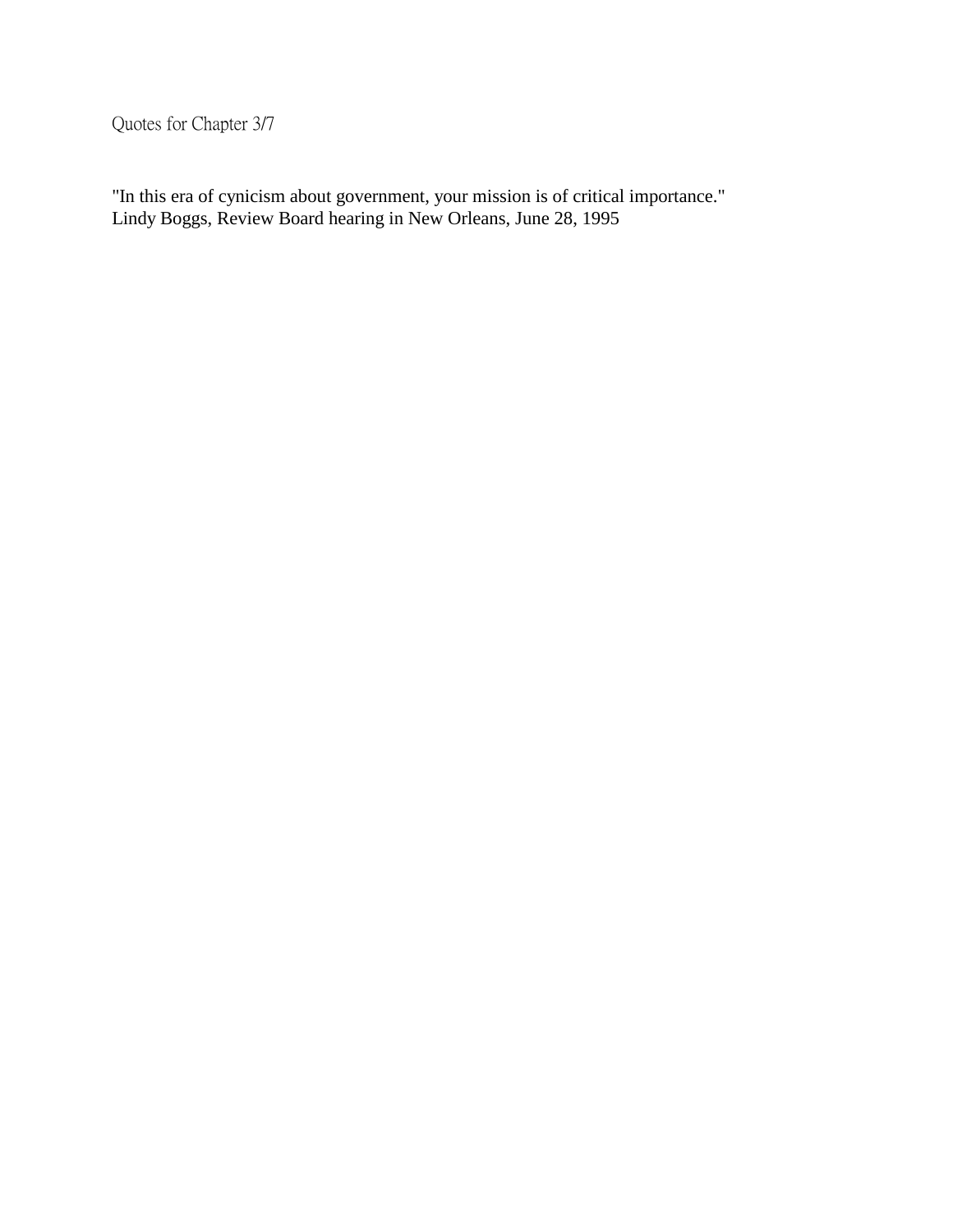"I know that you are trying to redress the harm and the wound that was done to the American spirit in 1963 and the confusions that have arisen since so that we may -- the American people may be free to move on to the current history, which clamors for its attention." Priscilla Johnson McMillan, Review Board hearing in Boston, March 24, 1995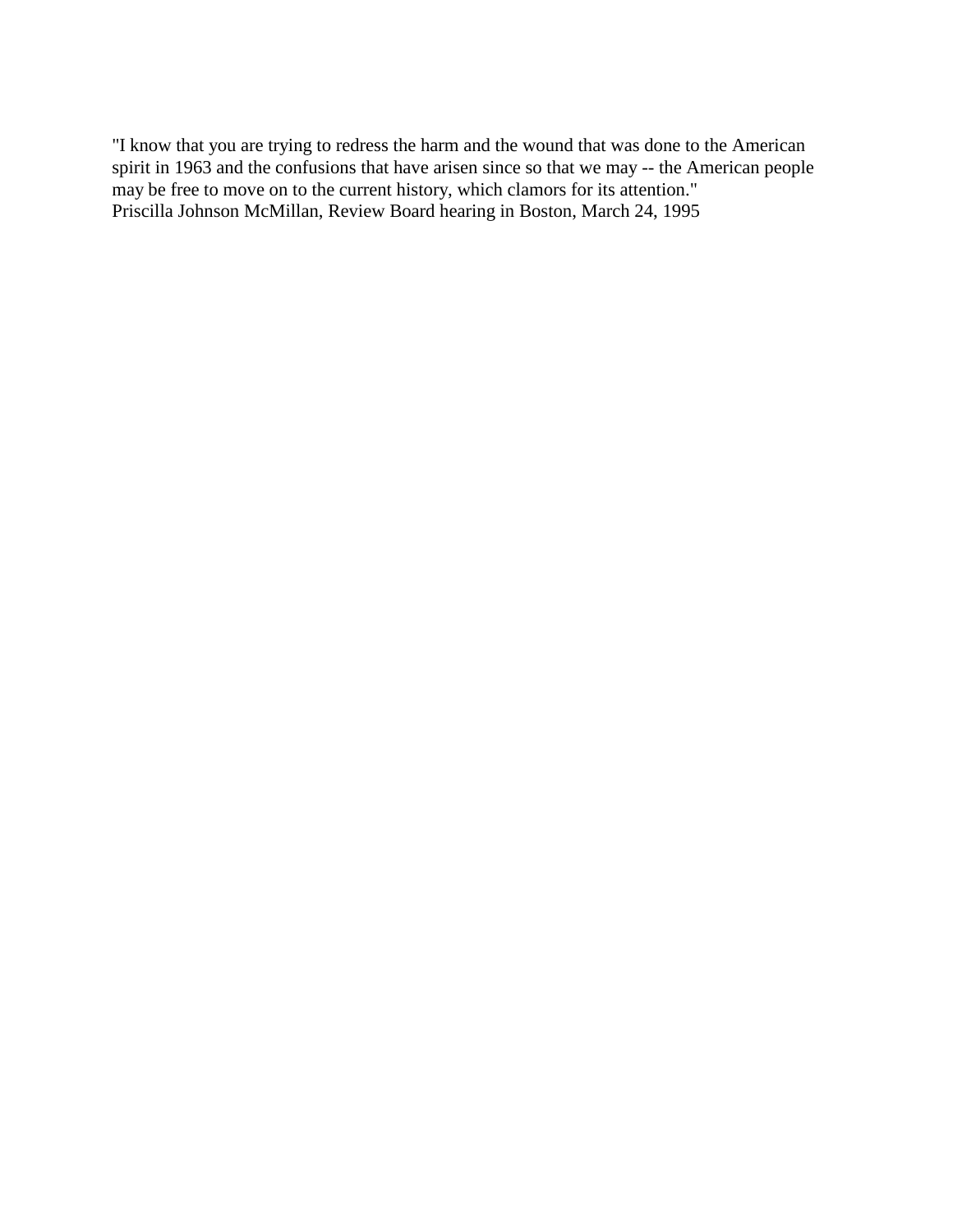"The only option for rightfully restoring and renewing the public trust in its government is by countermanding a history of political constraints and past prejudices in assassination inquiries through an active and massive declassification of all records relating directly and indirectly to the President's assassination, and the time and opportunity is obviously now." Richard Trask, Review Board hearing in Boston, March 24, 1995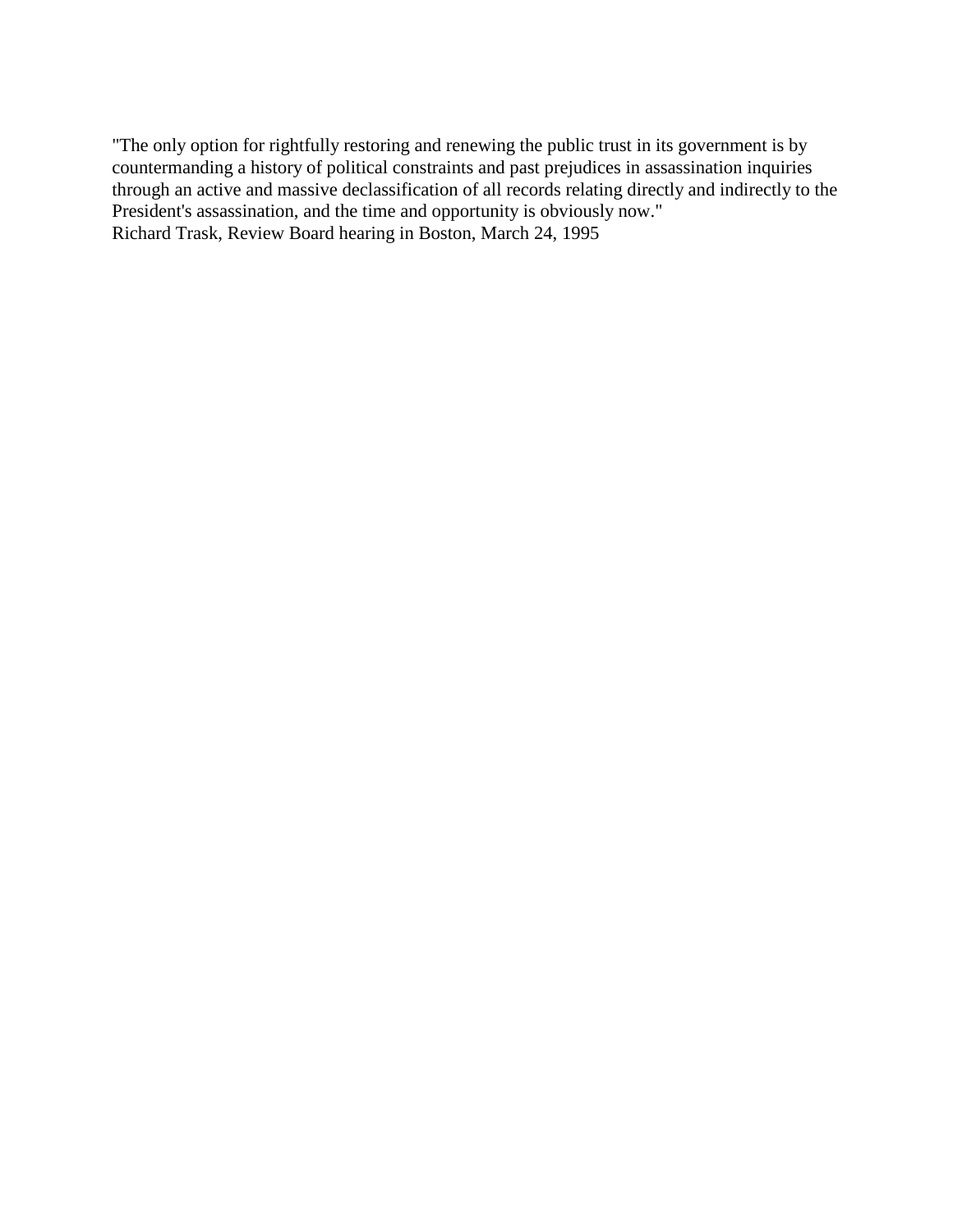"Though possibly beyond the original scope of your board, the active solicitation of these known and unknown visual prime resources to history are so important to collect and preserve, being among the most important and useful documents of what really occurred on November 22, 1963."

Richard Trask, Review Board hearing in Boston, March 24, 1995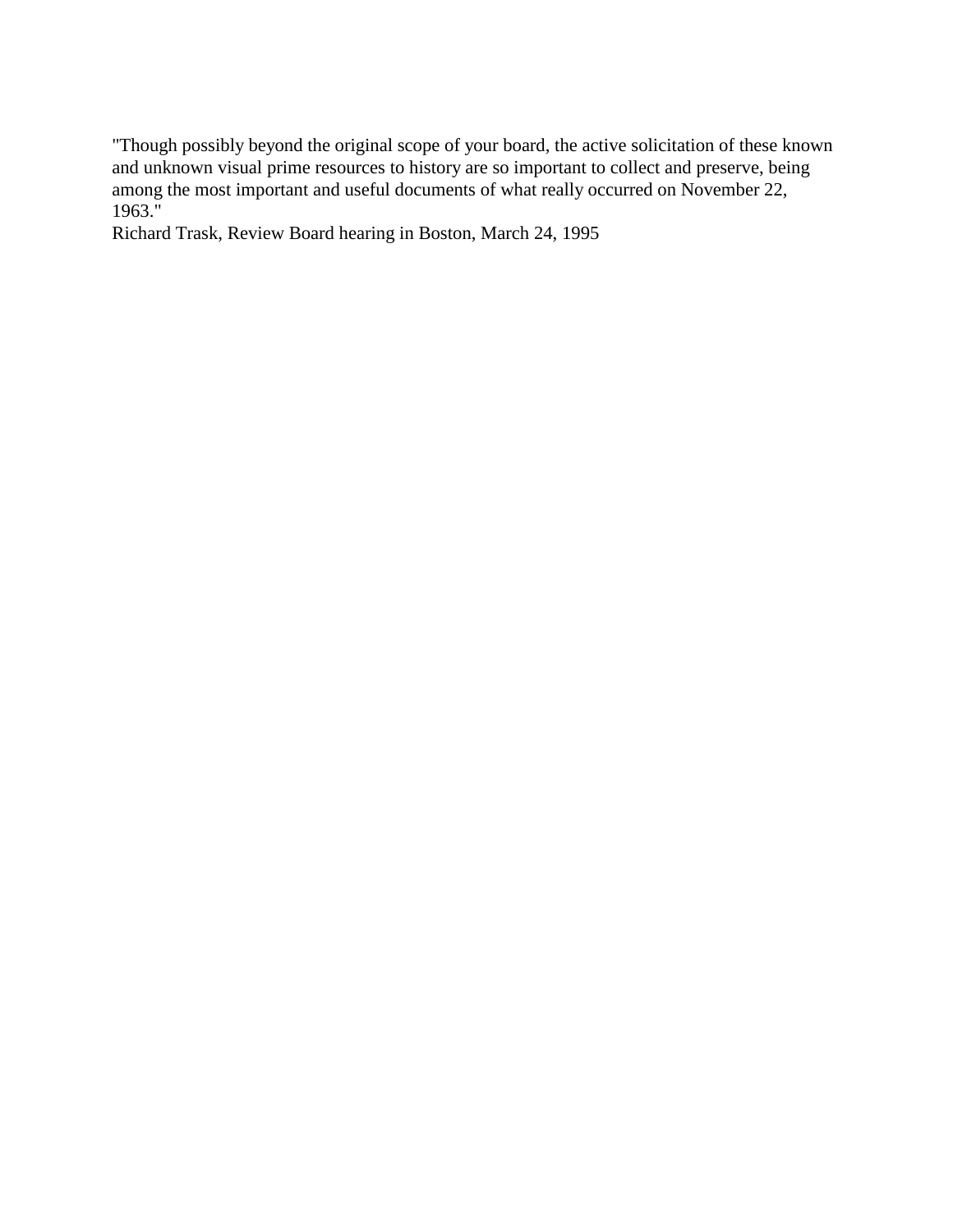"My family and I would like to contribute all of my father's papers that relate to the Warren Commission service to the American people to be included in the National Archives." James Rankin, Son of J. Lee Rankin, former General Counsel to the Warren Commission, Review Board hearing in Los Angeles, September 17, 1996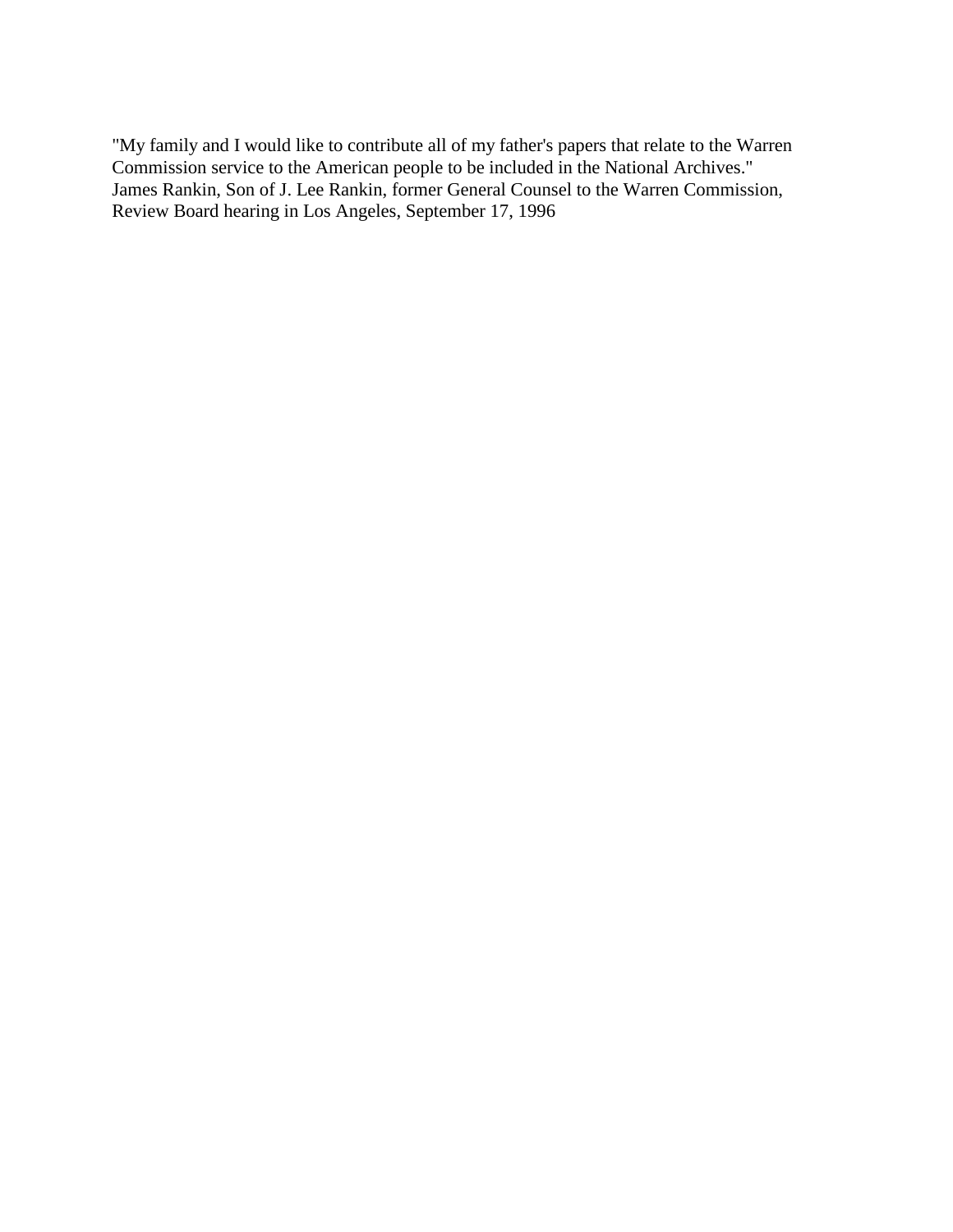"This is the week to do it, Mr. Zapruder. Inscribe yourself in the book of life forever. Donate your father's film to the National Archives Remove all copyright constraints, it is the right thing to do."

David Lifton, Review Board hearing in Los Angeles, September 17, 1996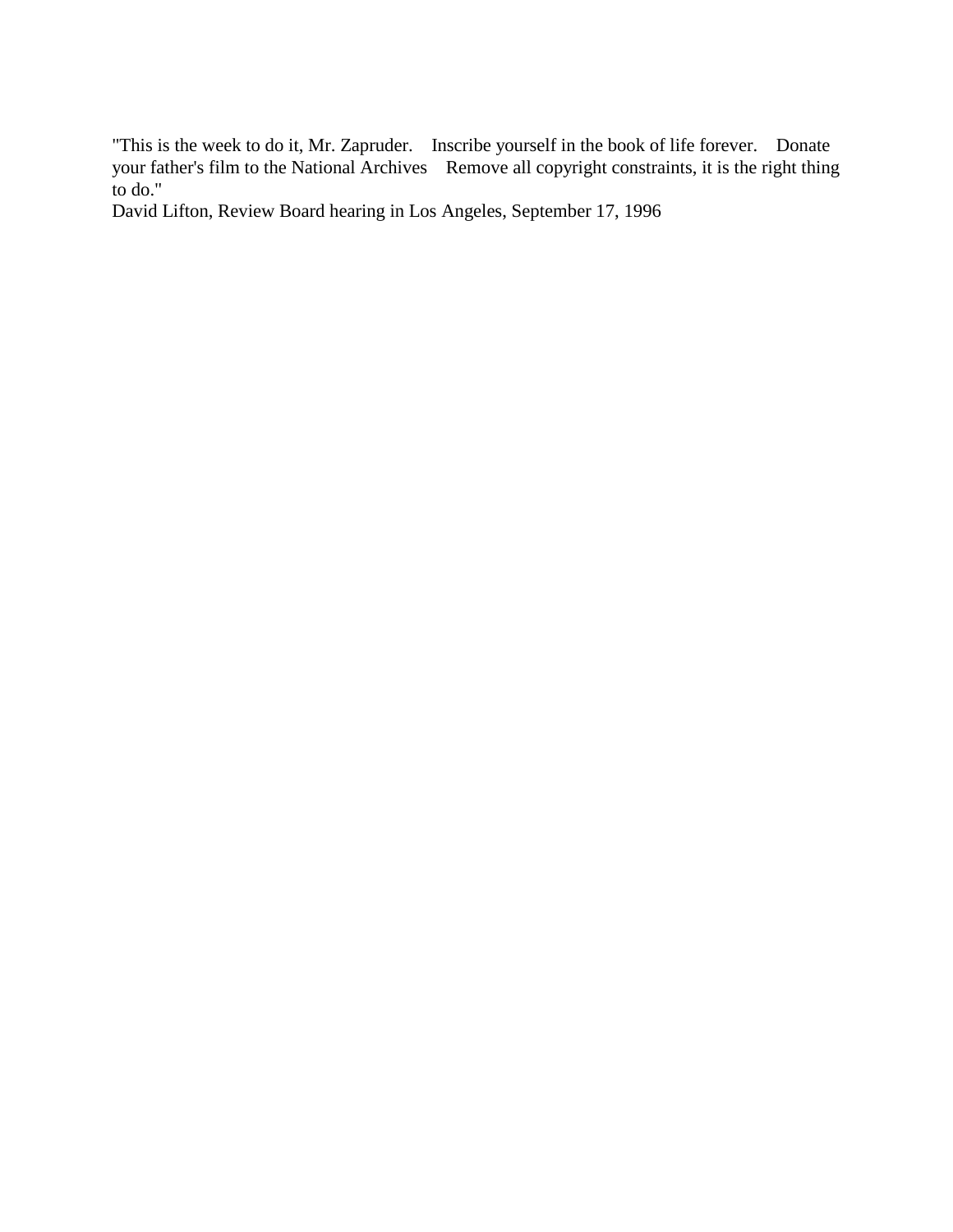"...the enduring controversy of who Oswald really was, what he was, is an inherent part of the historical truth of this case...Oswald, as you know, is the most complex alleged or real political assassin in American history...the idea that, for the first time, citizens will be the judge of the balance between government secrecy and what we know, rather than the agencies themselves or the courts, I think is extraordinary..."

Philip Melanson, Review Board hearing in Boston, March 24, 1995.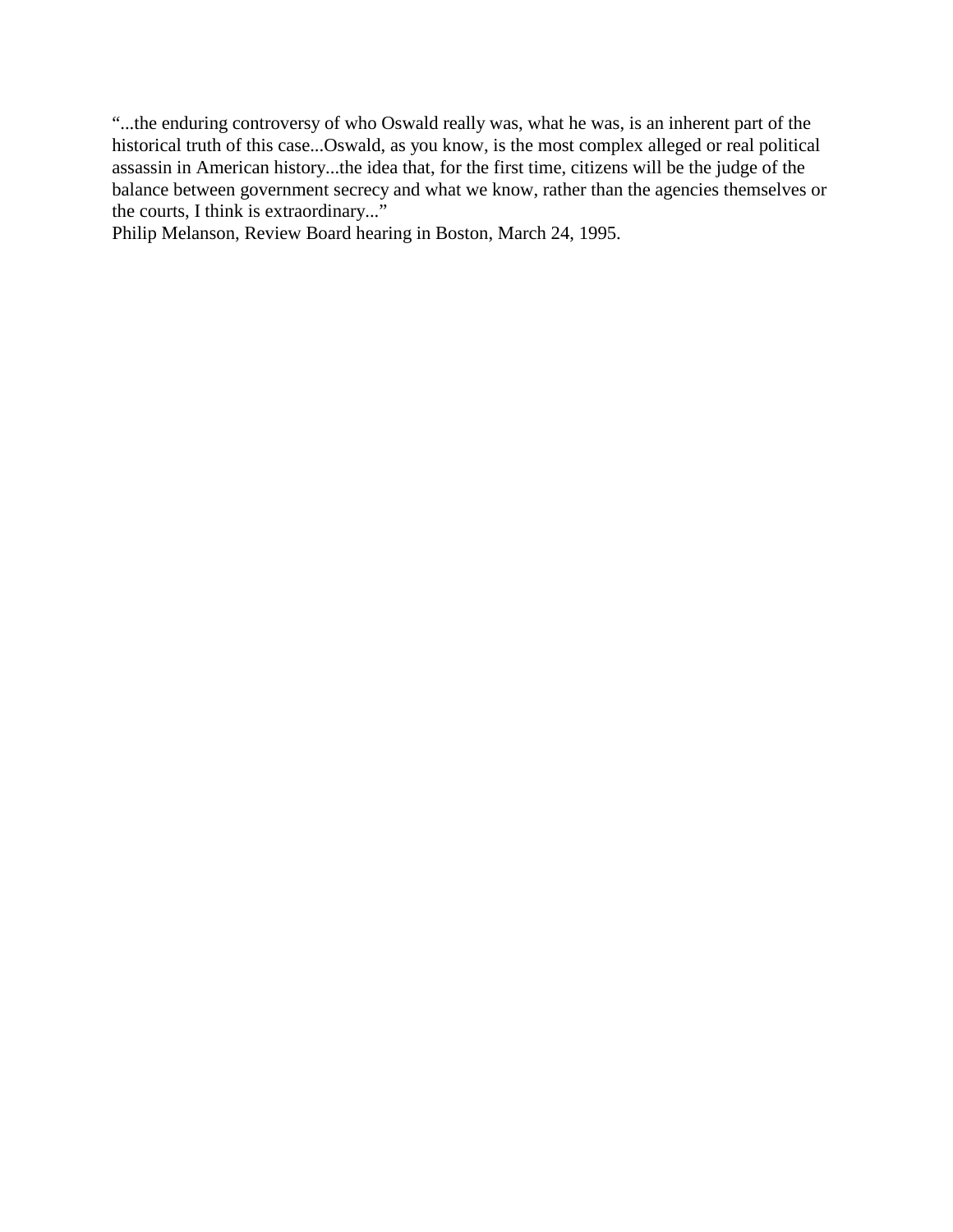"...some records that I tried but failed to find when I was writing *Marina and Lee* [included]...Oswald's Marine Corps Record." Priscilla Johnson McMillan, Review Board hearing, March 24, 1995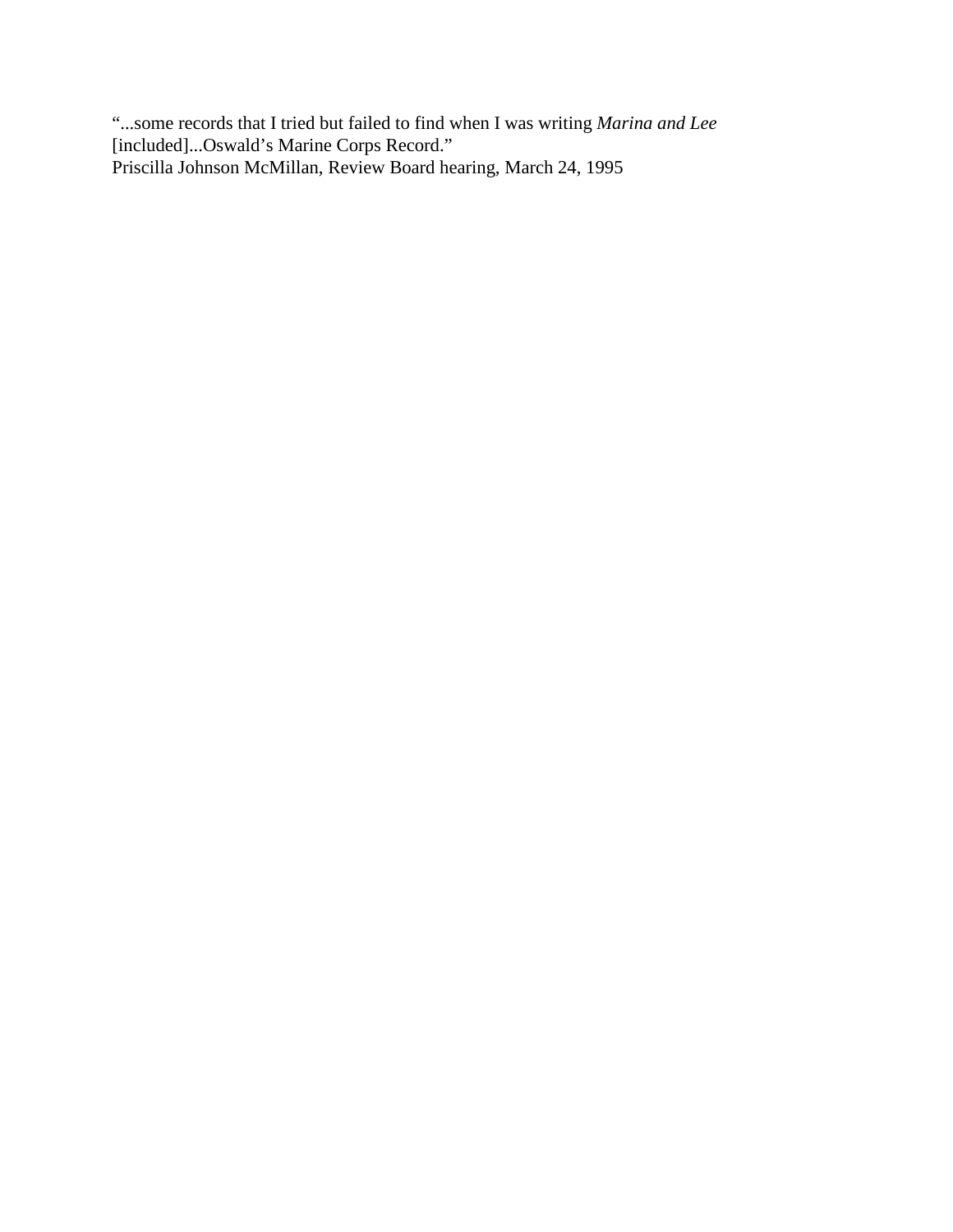"The last matter I wanted to bring up--in my own papers...I have 13 or 14 file boxes...they would include between 700 and 800 pages of interviews that I conducted with Marina Oswald in 1964 and '65...then there is my own earlier manuscripts, drafts, which were cut for length...should this board want those records...I will give them to whomever."

Priscilla Johnson McMillan, Review Board hearing, March 24, 1995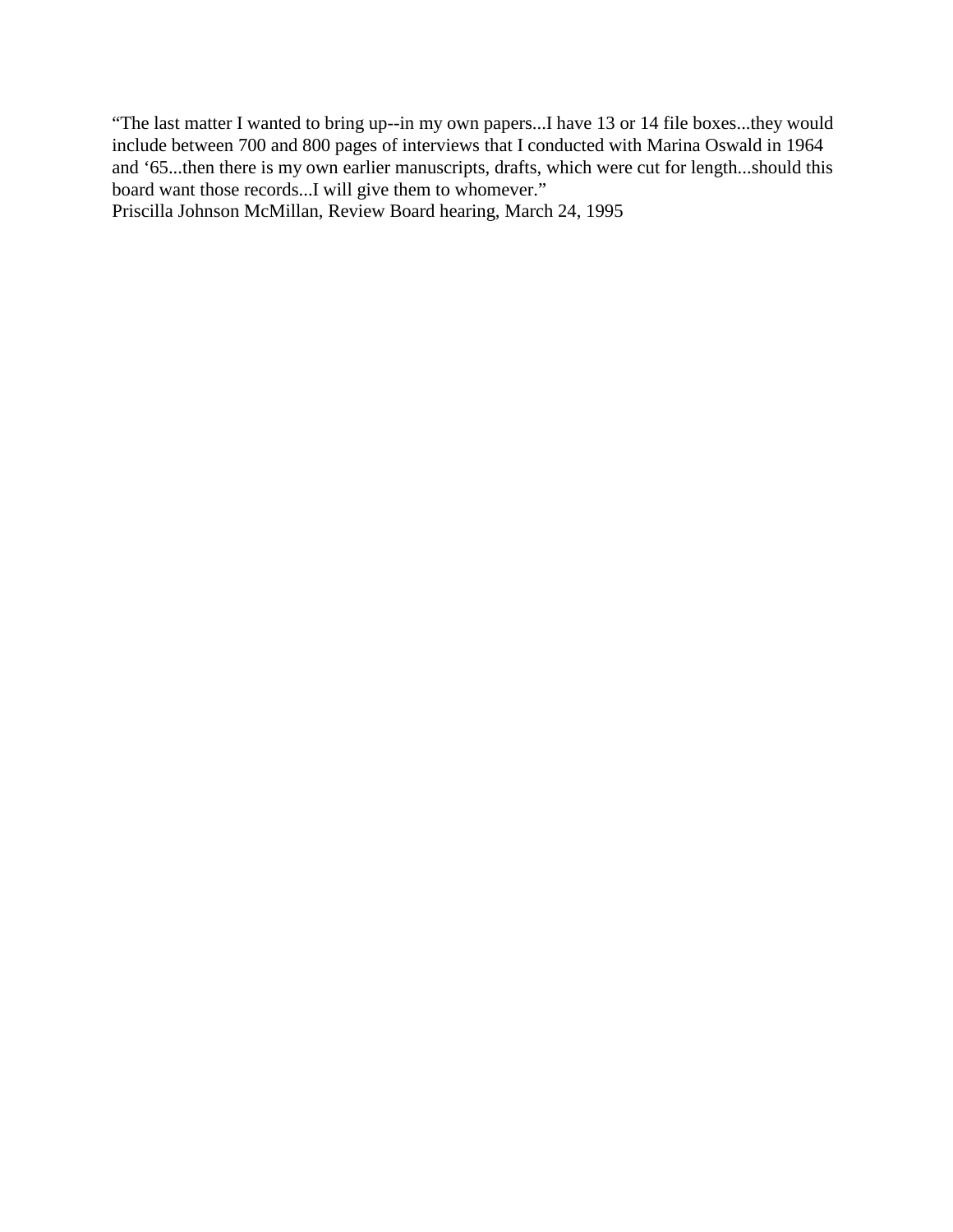"...Richard Case Nagell [is] a former military intelligence officer and CIA contract agent who was involved with Oswald when both were stationed in Japan in 1957 and '58, and later during the 1962 and '63 period in Dallas, New Orleans, [and] Mexico City...in brief, Mr. Nagell maintains that he sought to warn both the FBI...and the CIA...of an assassination plot involving Oswald and two Cuban exile associates...the intent of the conspirators, according to Mr. Nagell, was to pin the blame on Castro's Cuba and spark an invasion of the island...he has indicated to me in the past that, if he was ever subpoenaed by as government agency, he would be willing to testify."

Dick Russell, Review Board hearing in Boston, March 24, 1995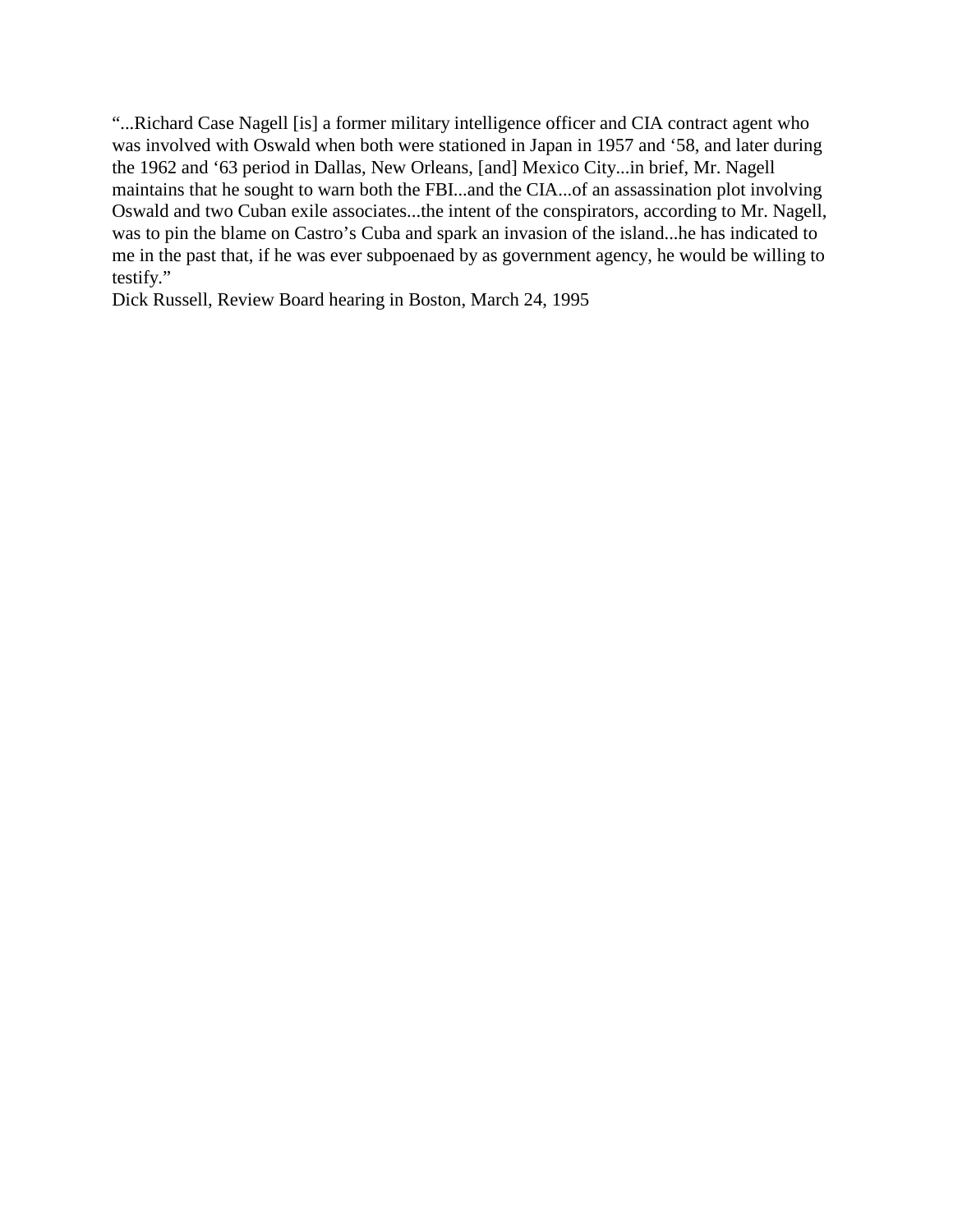"In this era of cynicism about government, your mission is of critical importance...my feeling has always been that if new evidence was discovered and new hearings conducted as a result, that Hale would applaud those efforts...and I wish you well in your continued search for truth and justice."

Lindy Boggs, Review Board hearing in New Orleans, June 28, 1995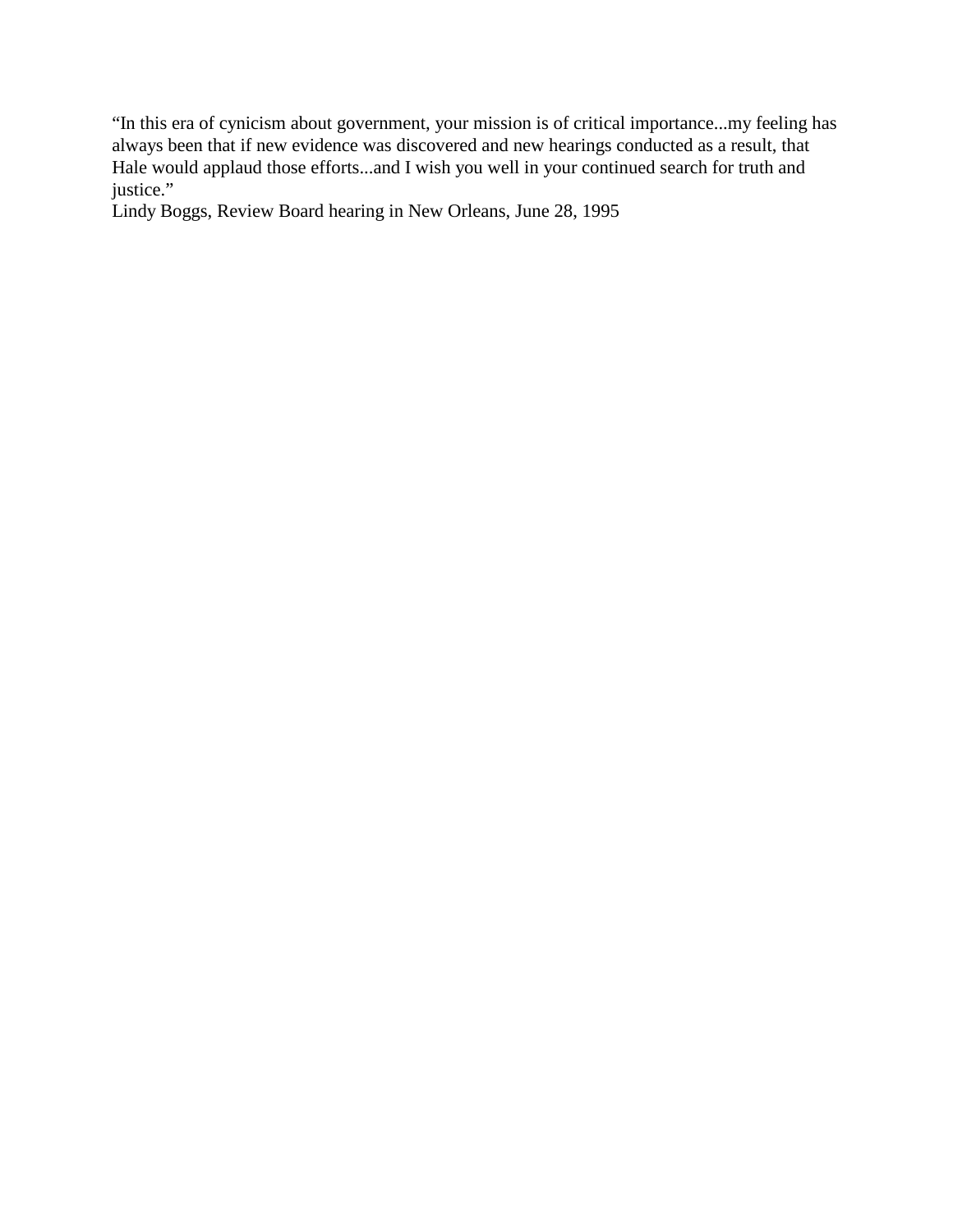"...the [Jim Garrison Clay Shaw prosecution] materials that I have in my office and have had for twenty one and one-half years have been I think under fairly close control...a lot of it, though, is missing and was taken before we took office...I think those files were rifled and I think they took from those files things that would be of great interest to the American public...our criminal code calls that theft...if a public servant removes documents, as they obviously did in Mr. Garrison's office, that would constitute a violation of our law on theft."

District Attorney Harry F. Connick, Sr., Review Board hearing in New Orleans, June 28, 1995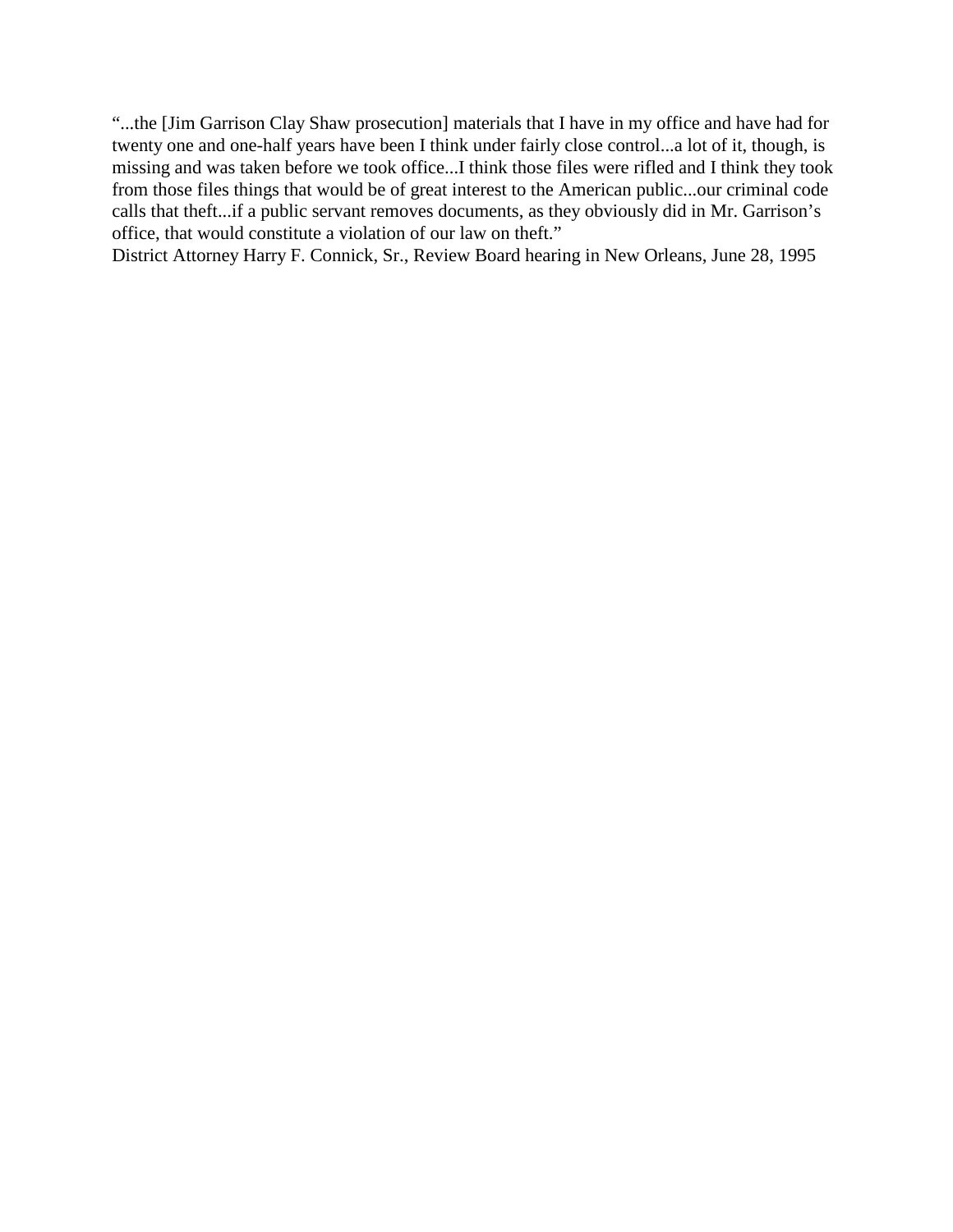"...the historical profession seeks the broadest definition possible in determining what is an assassination record. We hope that the Board will actively pursue records even though agencies may not have labeled those records as assassination-related records..." Page Putnam Miller, Review Board hearing in Washington, D.C., October 11, 1995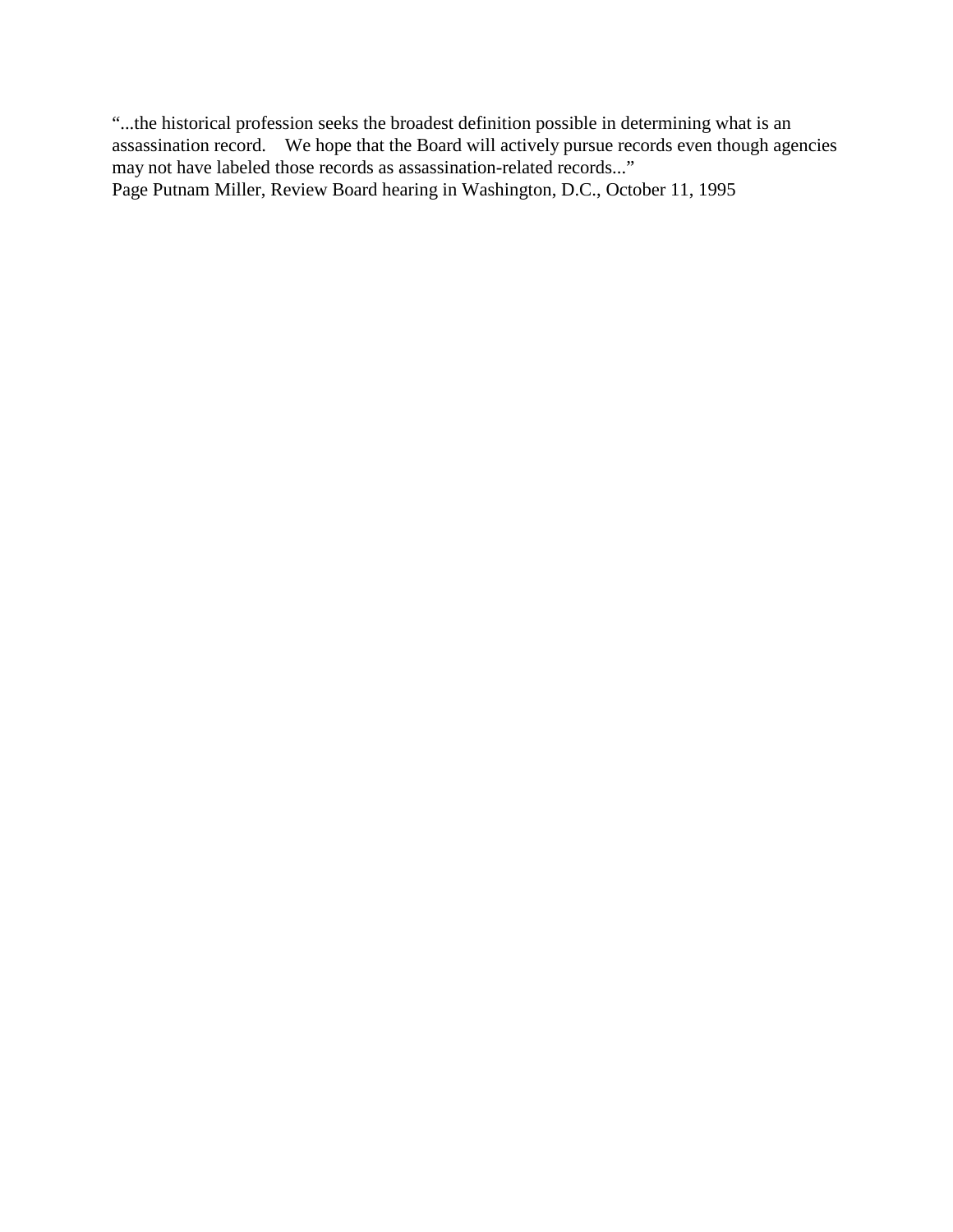"...how the term 'Kennedy Assassination Records' should be defined...is a very significant question because it goes to the heart of this Board's capacity to restore the confidence of the American people that they have a right to know their own history..." James Lesar, Review Board hearing in Washington, D.C., October 11, 1995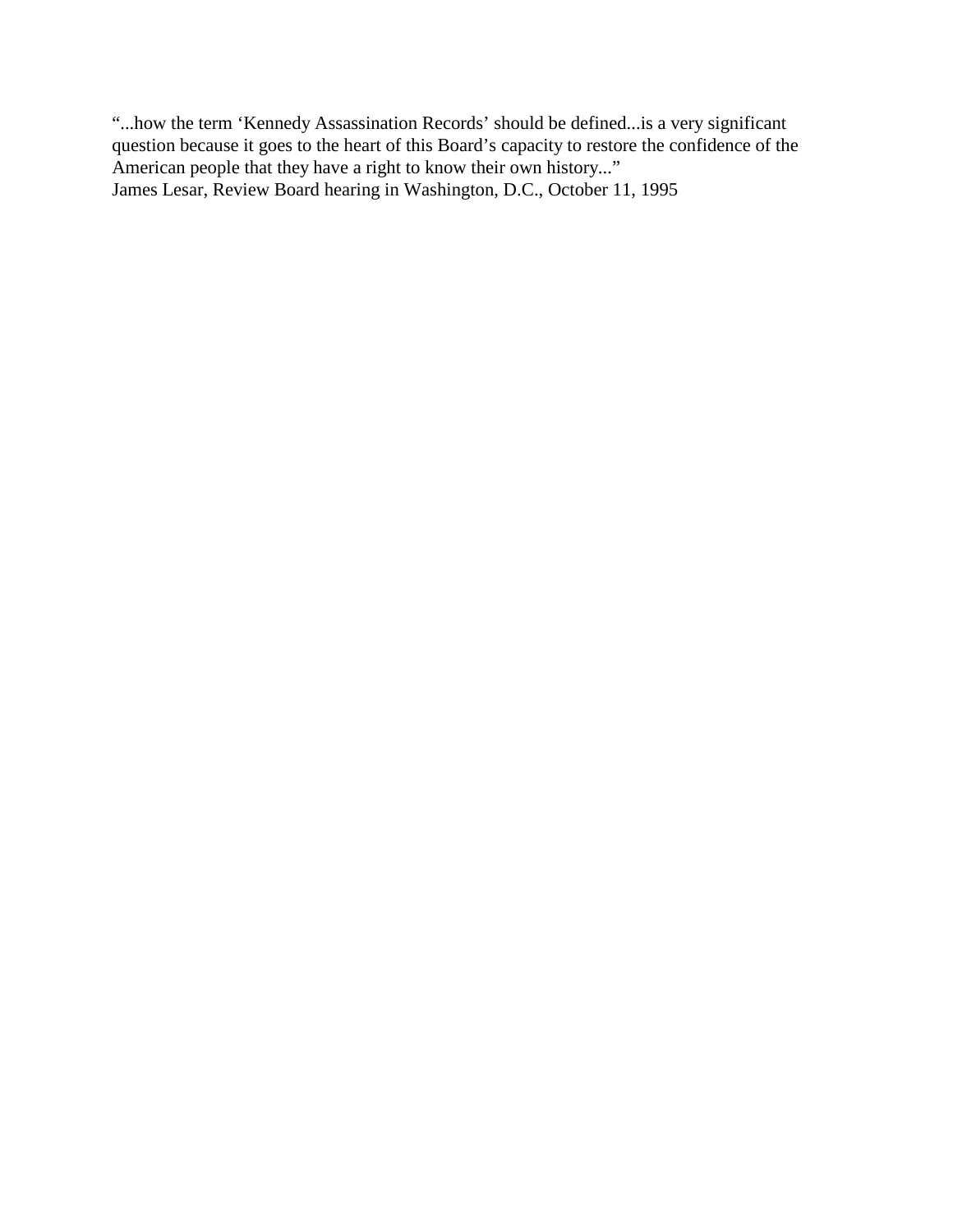"...the term or definition of the term 'assassination records' is likely to be the most important administrative decision the Board will make."

Mark Zaid and Charles Sanders, Review Board hearing in Washington, D.C., October 11, 1995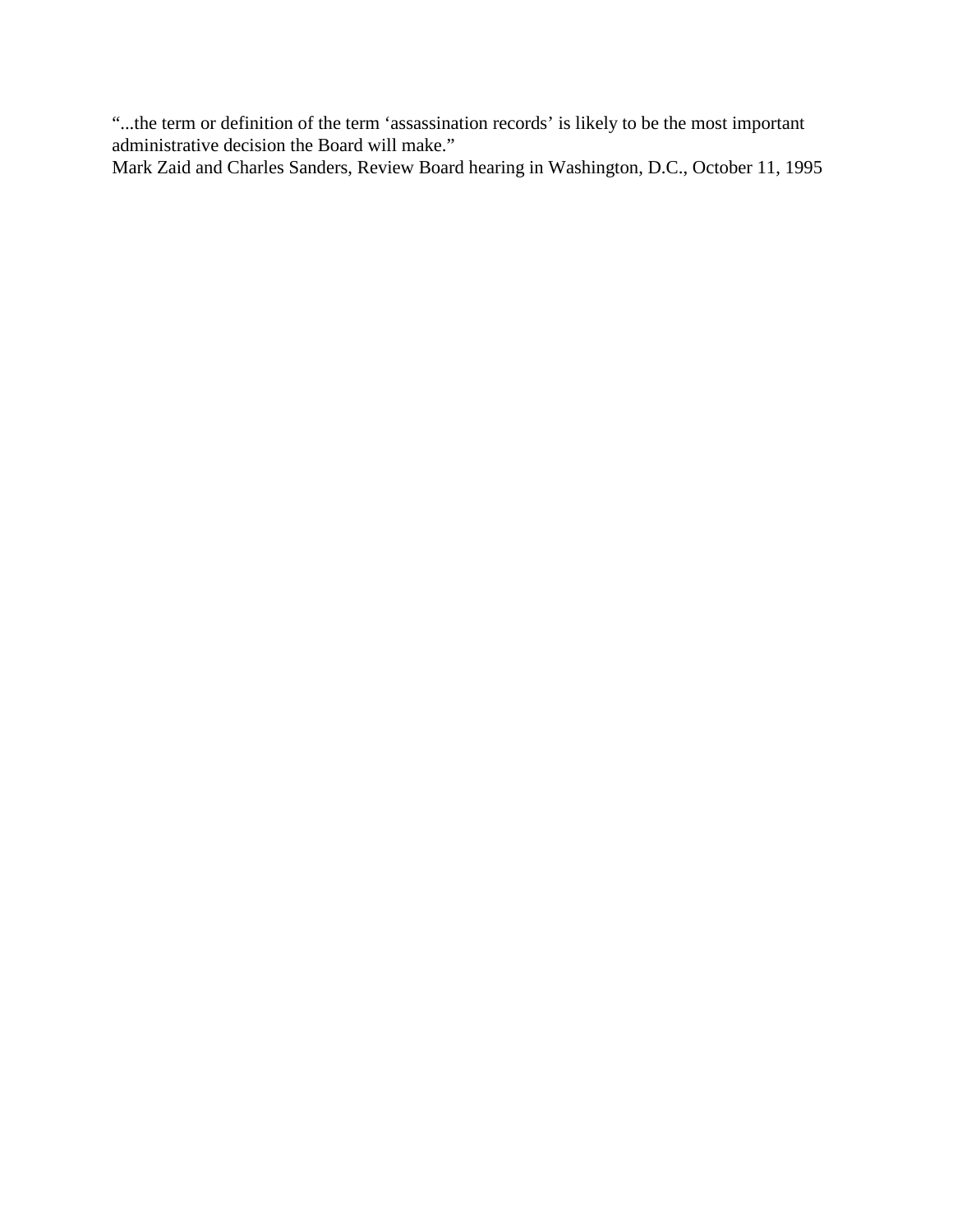"...no one is going to get everything they want out of this Board or out of this government, but I think it is terribly important to start the right way, as you are, by plugging into the research, being open, being inclusive; that is a very good sign."

John Newman, Review Board hearing in Washington, D.C., October 11, 1995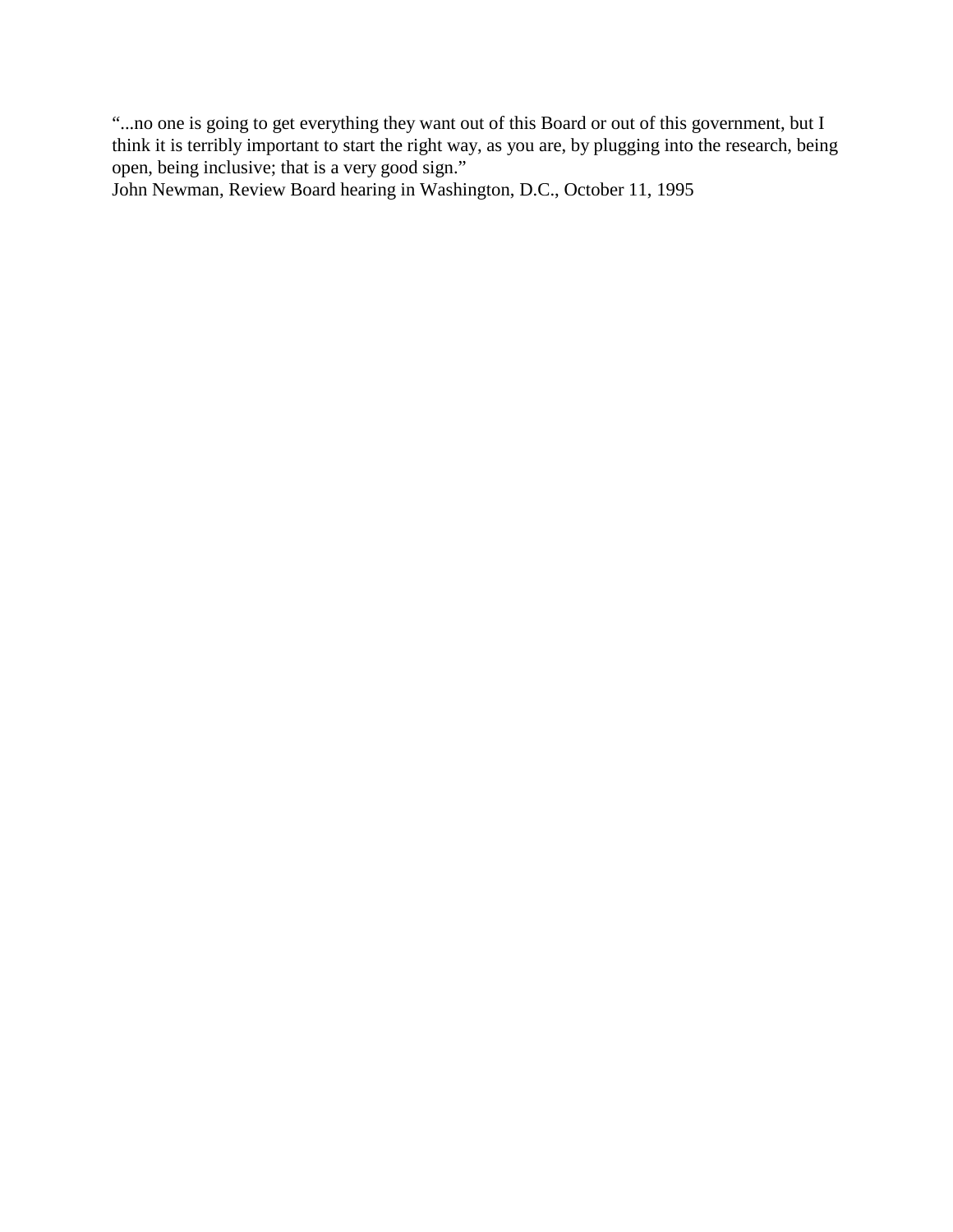"...with respect to any assassination record, deception, alteration, or concealment implies that a truth is being concealed, and the records of the concealed truth, whatever the content of that truth, should be deemed to constitute an assassination record." Peter Dale Scott, Review Board hearing in Washington, D.C., October 11, 1995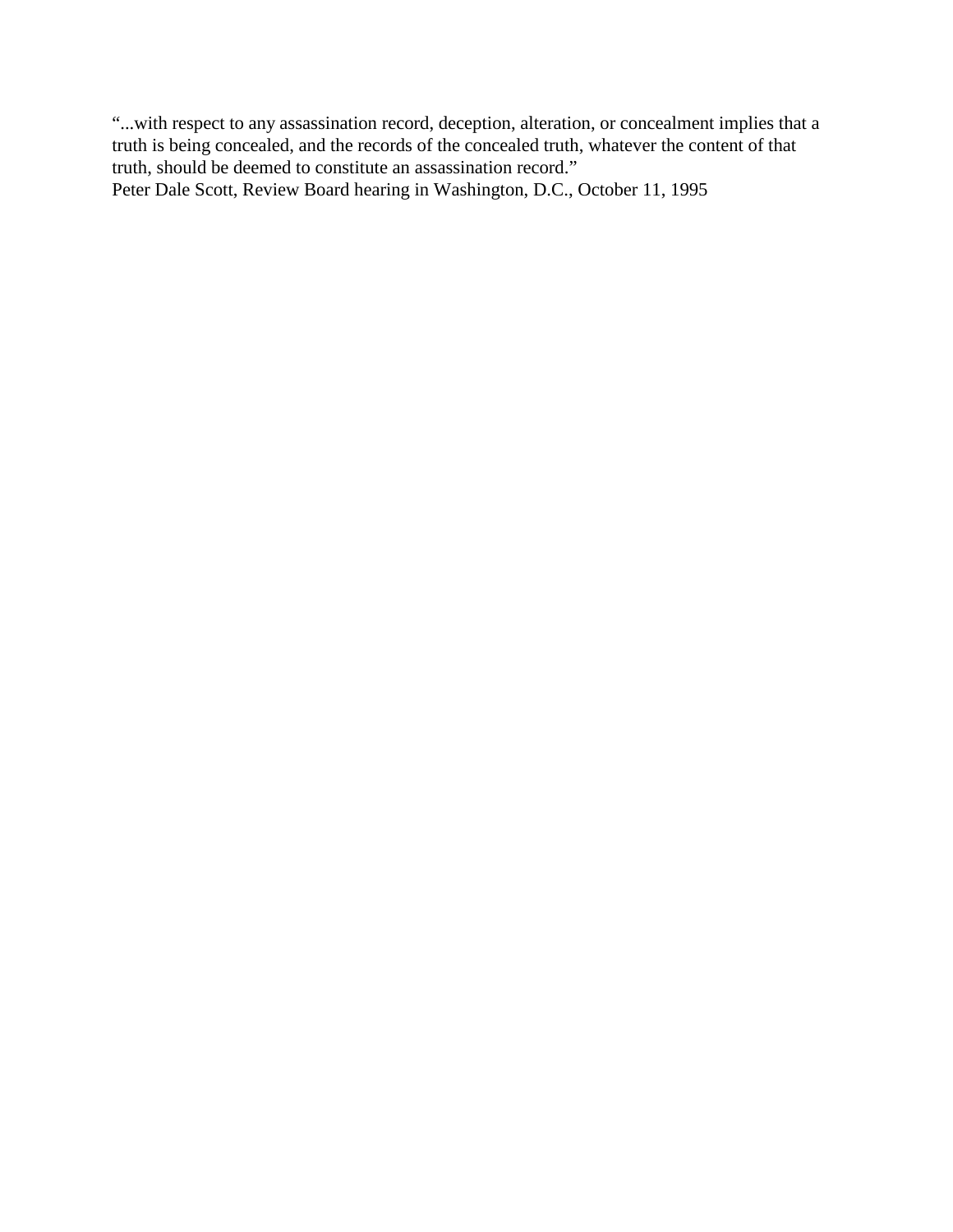"Why is this [Zapruder] film important? It is enormously important, if you want to know what happened in Dealey Plaza, this film shows you, as much as any film can. All queries and challenges to...[its]...authenticity, if this film is in government hands, can be satisfactorily overcome. When that is done, this film then becomes a baseline for all additional studies for what happened in Dealey Plaza...there should be a protocol established as for how a digitized copy is made with the state of the art equipment...that digitized copy, which is then fully authenticated, should then be the basis of all research in the future." Josiah Thompson, Zapruder film hearing in Washington, D.C., April 2, 1997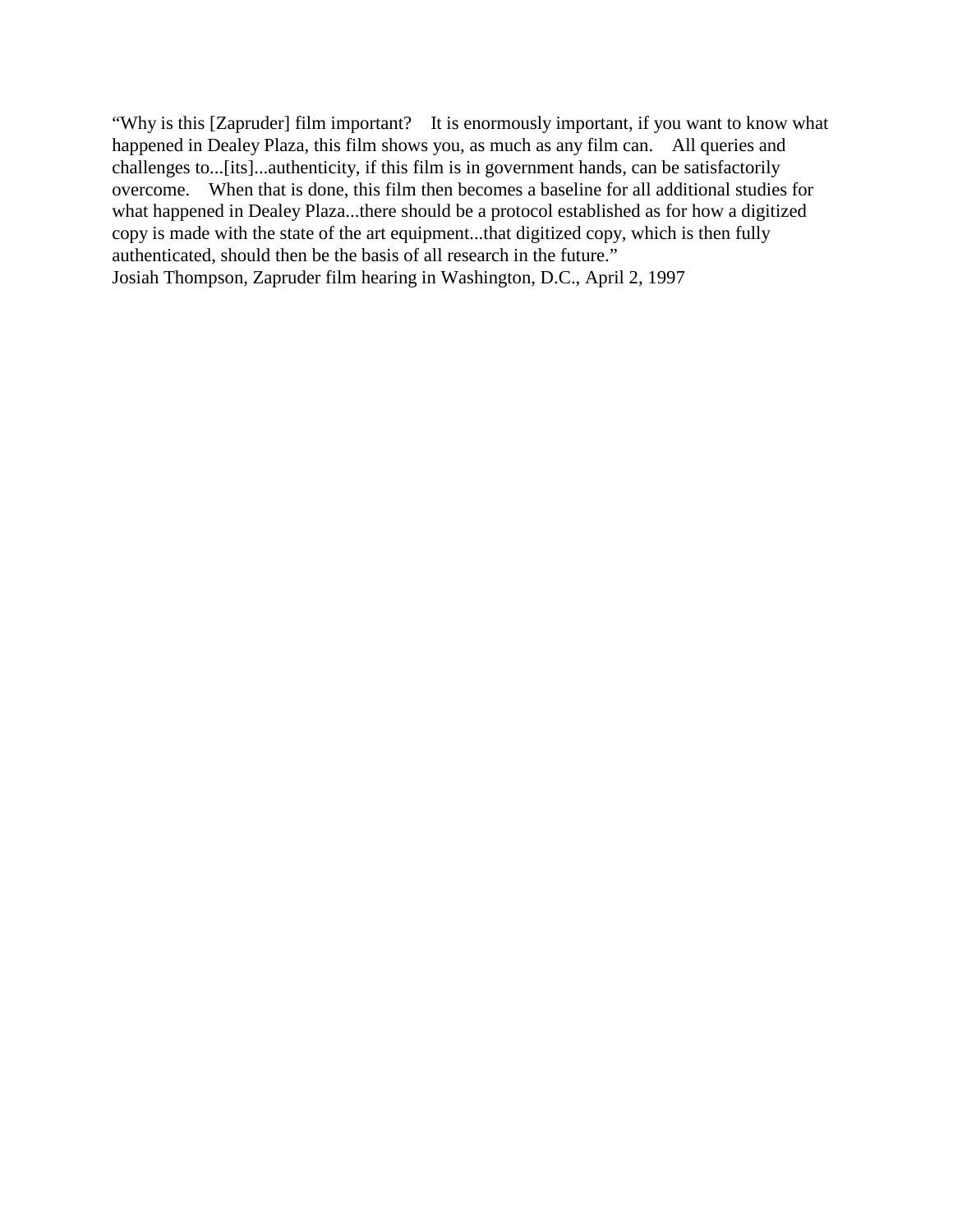"Certainly a copy [of the Zapruder film] should be undertaken now with today's technology. It is better than what I had 30 years ago [when I optically enlarged the film from 8 mm format directly to 35 mm format]...someone should invest [the] 10 or 15 or \$ 20,000 that is necessary for the hardware to duplicate regular 8 mm [film] with full immersion gate...if it were being scanned rather than being put onto film...scanned digitally, than that image could be enhanced and repaired, so to speak, as many modern motion pictures are...it can be brought to near pristine condition."

Moses Weitzman, Zapruder film hearing in Washington, D.C., April 2, 1997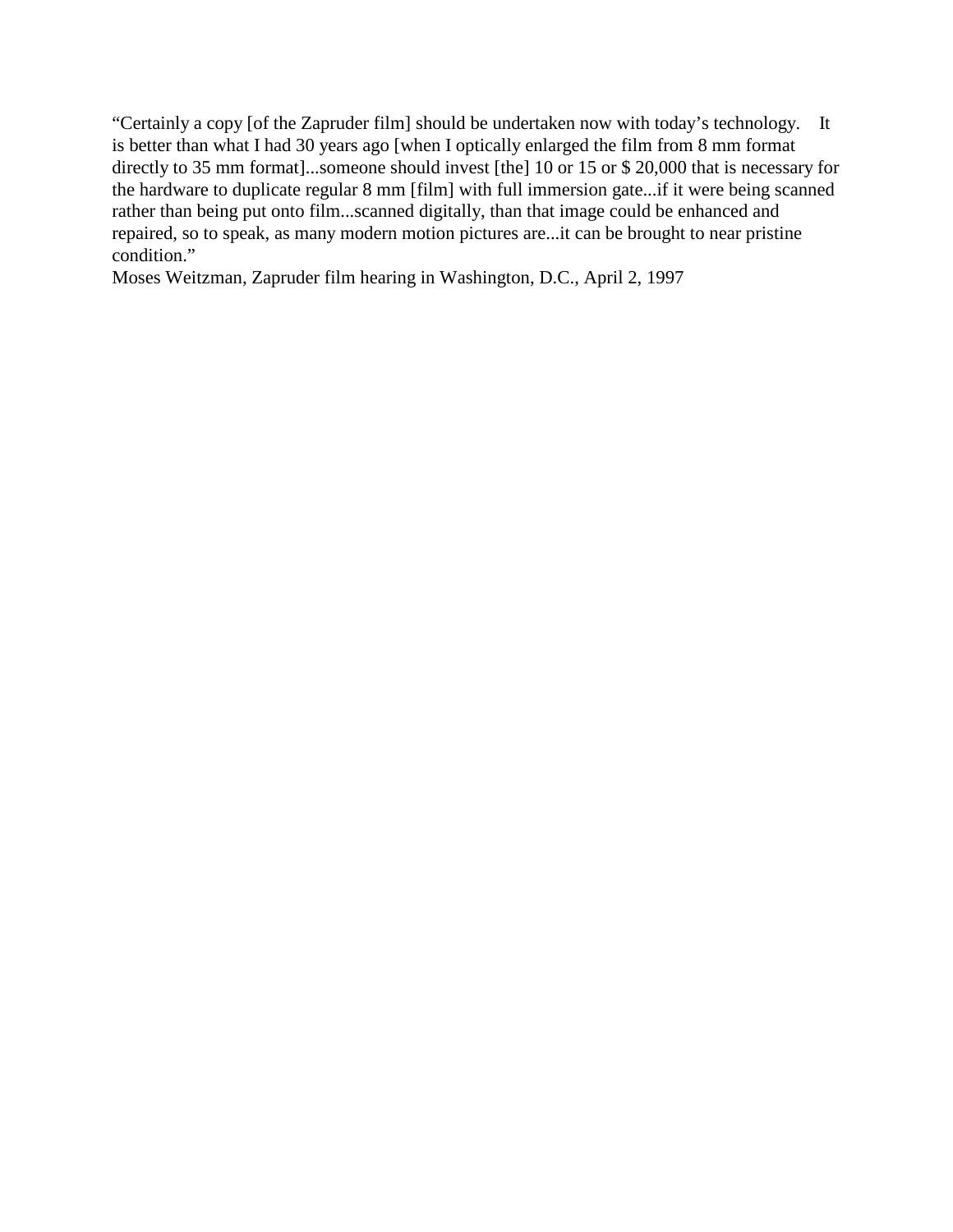"To call Zapruder's film remarkable is an exaggerated understatement. It is, due to the subject matter and the clear angle of view undoubtedly one of the most important if not the most historically important movie film ever made."

Richard Trask, Zapruder film hearing in Washington, D.C., April 2, 1997